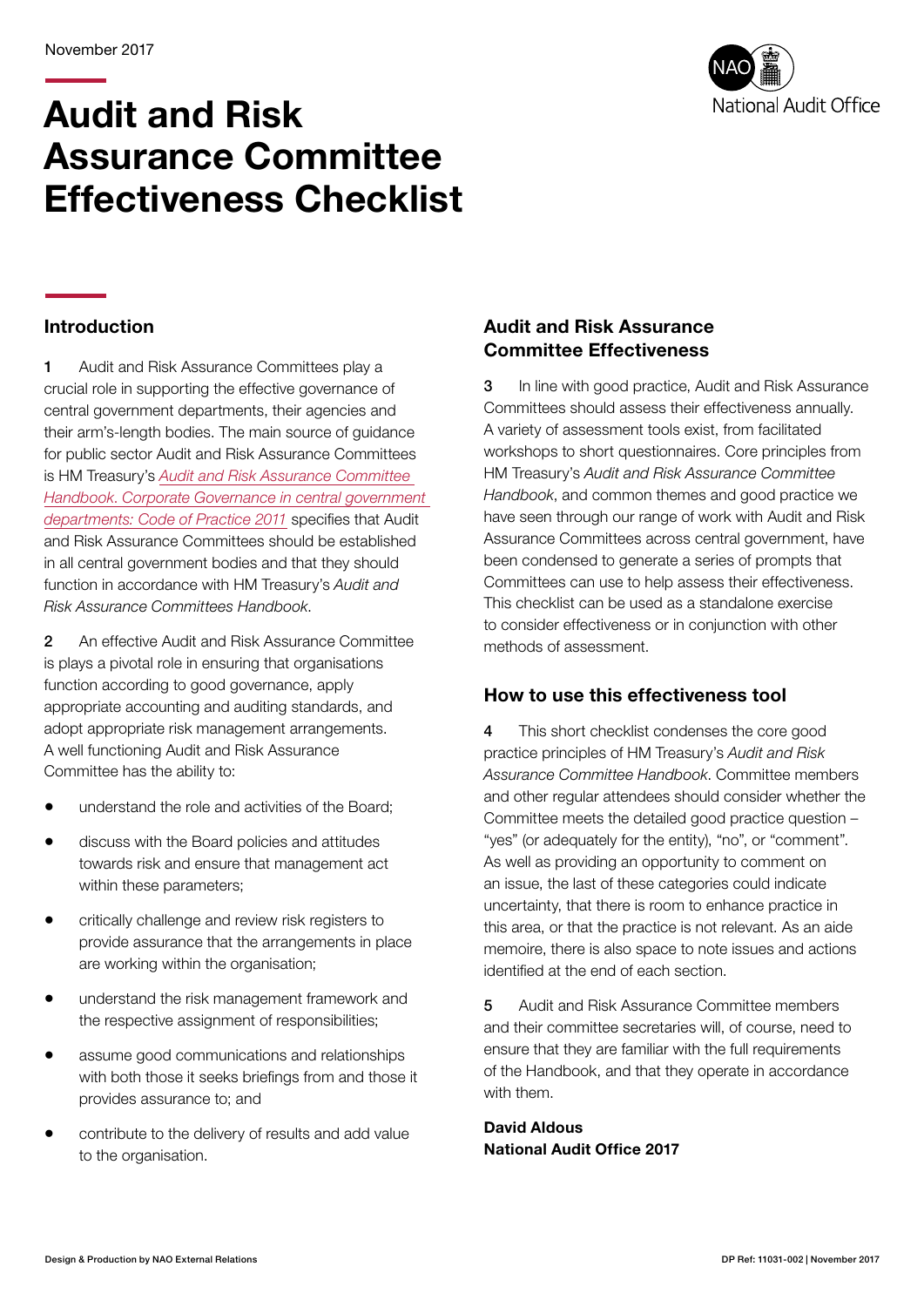## Principle 1

### Membership, independence, objectivity and understanding

"The Audit and Risk Assurance Committee should be independent and objective; in addition each member should have a good understanding of the objectives and priorities of the organisation and of their role as an Audit and Risk Assurance Committee member."

| Question/Checklist                                                                                                                                                                                                                                                             | Y/N | <b>Comments</b>                                                                                                                                                                                                                                    |
|--------------------------------------------------------------------------------------------------------------------------------------------------------------------------------------------------------------------------------------------------------------------------------|-----|----------------------------------------------------------------------------------------------------------------------------------------------------------------------------------------------------------------------------------------------------|
| Do we have a minimum of three<br>1.<br>members, all non-executive, at least<br>two of whom, including the ARAC Chair,<br>are non-executive board members?                                                                                                                      | Yes | The committee has operated for most of the year with two non-executive<br>board directors, but is also attended by the s151 officer. A recruitment<br>process is underway and expected to restore three members.                                   |
| 2 Do the Accounting Officer, Director of<br>Finance, the Head of Internal Audit and<br>the External Auditor routinely attend<br><b>ARAC</b> meetings?                                                                                                                          | Yes | The Accounting Officer, LEP CEO, attends occasionally.                                                                                                                                                                                             |
| Are we satisfied with the range,<br>3<br>frequency and numbers of executives<br>and other participants attending the<br>ARAC meeting? (Numbers of attendees<br>should be sufficient to deal adequately<br>with the agenda, but not so many as<br>to blur the issues).          |     |                                                                                                                                                                                                                                                    |
| Is our relationship and communication<br>4<br>with the Departmental ARAC effective<br>(or, in the case of a Departmental ARAC,<br>its relationship and communications<br>with its group ARACs), particularly<br>in support of the Departmental<br><b>Governance Statement?</b> |     | The LEP does not report directly into any other ARAC, be that the Local<br>Authority or sponsoring department, However, assurances are provided<br>via the s151 officer to the local authority and in assurance certificates<br>provided to MHCLG. |
| 5<br>Does a representative of our<br>Sponsor Department (or, in the<br>case of a Departmental ARAC, a<br>representative of its ALBs) attend<br>our ARAC, where appropriate?                                                                                                    | Yes | The s151 officer effectively plays this role.                                                                                                                                                                                                      |
| Are conflicts recorded and declared<br>6<br>at the start of every meeting, and is<br>appropriate action taken when relevant<br>matters are discussed?                                                                                                                          |     |                                                                                                                                                                                                                                                    |
| 7<br>Do we have a clear understanding of our<br>terms of appointment, including what<br>is expected of us, how our individual<br>performance will be appraised, the<br>duration of our appointment, training<br>required and how this will be provided?                        | Yes |                                                                                                                                                                                                                                                    |

#### **Conclusion**

| Are we<br>performing<br>effectively in<br>this area?                          | Yes                                                                    |
|-------------------------------------------------------------------------------|------------------------------------------------------------------------|
| Are there any<br>actions we<br>want to take<br>to build our<br>effectiveness? | We will seek to appoint a third non-executive member to the committee. |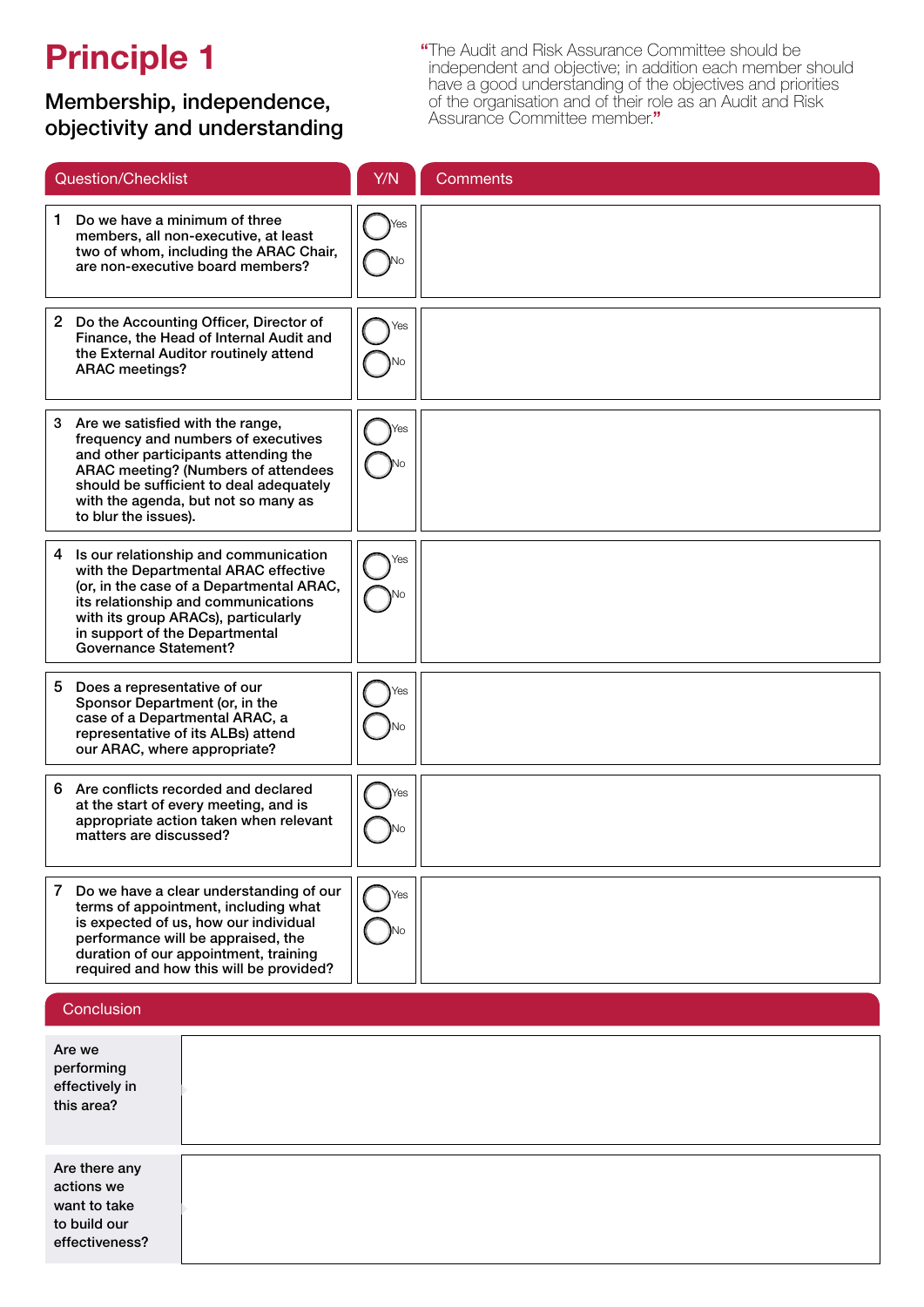## Principle 2

"The Audit and Risk Assurance Committee should corporately own an appropriate skills mix to allow it to carry out its overall function."

### Skills

| <b>Question/Checklist</b>                                                                                                                                                                                                                                                                                               | Y/N       | <b>Comments</b>                                                                                                                           |
|-------------------------------------------------------------------------------------------------------------------------------------------------------------------------------------------------------------------------------------------------------------------------------------------------------------------------|-----------|-------------------------------------------------------------------------------------------------------------------------------------------|
| 8 Are we satisfied that, collectively,<br>we have the range of skills we need<br>to ensure that the Accounting Officer<br>and the Board gain the assurance they<br>need on governance, risk management,<br>the control environment and on<br>the integrity of all elements of the<br><b>Annual Report and Accounts?</b> | Yes       | The combination of non-executive board members, s151 officer, internal<br>and external auditor provides a range of skills and experience. |
| Do we possess the wider skills<br>9<br>necessary to be fully effective (eg in<br>relation to the core business of the<br>organisation, change management,<br>digital strategy, the wider political<br>landscape and other strategically<br>relevant issues)?                                                            | Yes       |                                                                                                                                           |
| 10 Does at least one member have recent<br>and relevant financial experience<br>sufficient to allow them to competently<br>analyse the financial statements<br>and understand good financial<br>management discipline?                                                                                                  | Yes       |                                                                                                                                           |
| 11 Where we need additional skills are<br>we empowered to co-opt additional<br>members or procure specialist advice?                                                                                                                                                                                                    | Yes       |                                                                                                                                           |
| 12 Do we have effective induction<br>and training arrangements for new<br>members and does the ARAC Chair<br>ensure that all members have an<br>appropriate programme of engagement<br>with the organisation to help build<br>sufficient understanding?                                                                 | Yes<br>NΟ |                                                                                                                                           |

### **Conclusion**

| Are we<br>performing<br>effectively in<br>this area?                          |  |
|-------------------------------------------------------------------------------|--|
| Are there any<br>actions we<br>want to take<br>to build our<br>effectiveness? |  |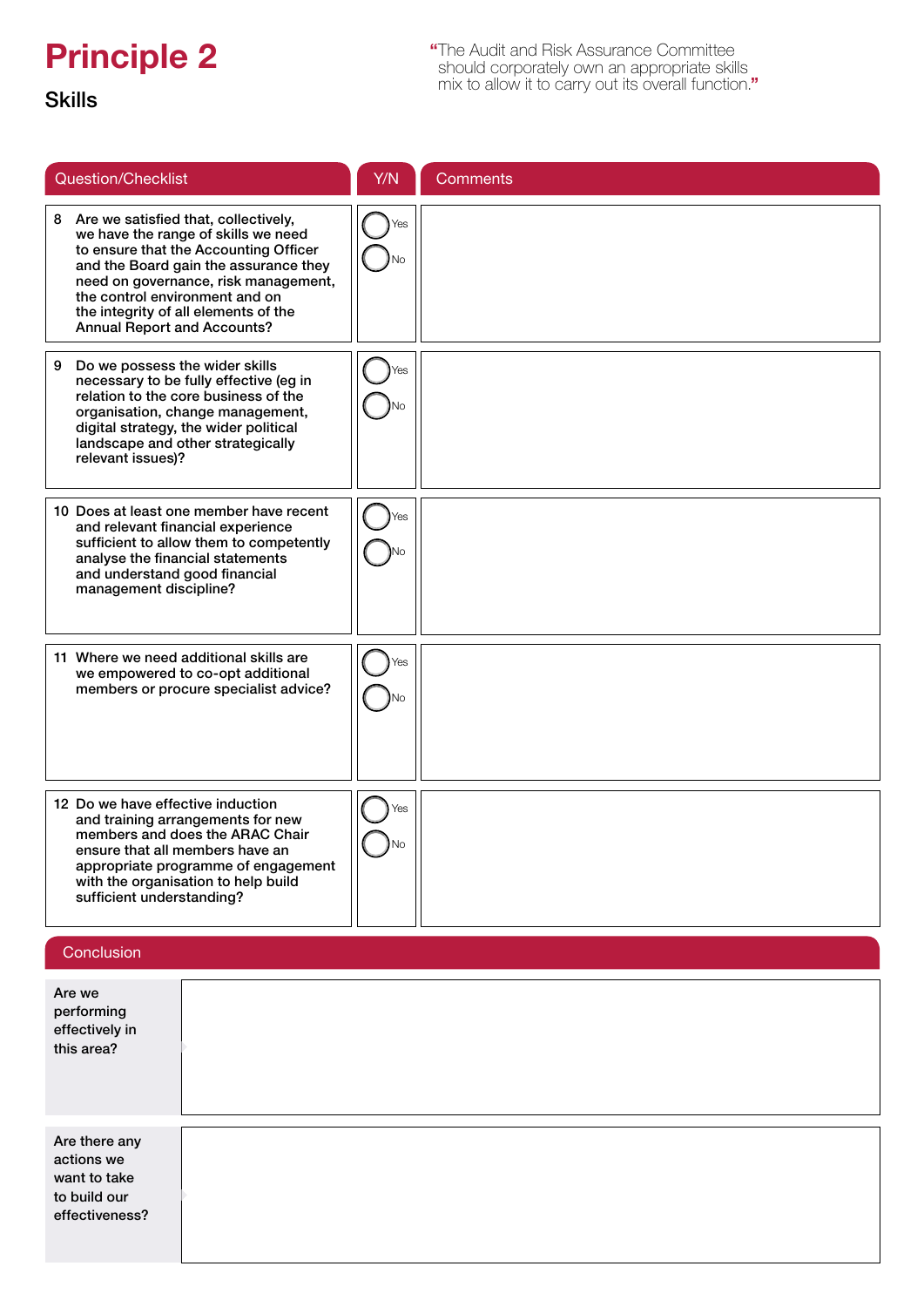## Principle 3 and 4

The role and scope of the Committee

"The Audit and Risk Assurance Committee should support the Board and the Accounting Officer by reviewing the comprehensiveness and reliability of assurances on governance, risk management, the control environment and the integrity of financial statements and the annual report."

"The scope of the Audit and Risk Assurance Committee's work should be defined in its terms of reference and should encompass all the assurance needs of the Board and Accounting Officer. Within this the Audit and Risk Assurance Committee should have particular engagement with the work of Internal Audit, risk management, the External Auditor and financial management and reporting issues."

| Question/Checklist                                                                                                                                                                                                                                                                                       | Y/N        | <b>Comments</b> |
|----------------------------------------------------------------------------------------------------------------------------------------------------------------------------------------------------------------------------------------------------------------------------------------------------------|------------|-----------------|
| 13 Do we, have a clear understanding<br>of the role and responsibilities of the<br>ARAC?                                                                                                                                                                                                                 | Yes        |                 |
| 14 Does our work programme cover the<br>assurance needs of the Board and<br>Accounting Officer through a balance of<br>agenda items?                                                                                                                                                                     | Yes        |                 |
| 15 Do we provide insight and strong,<br>constructive challenge to the organisation<br>(including within the Departmental family/<br>group) where required?                                                                                                                                               | Yes<br>Nο  |                 |
| 16 Do we have sufficient understanding<br>of the organisation's overall control<br>environment, including its governance<br>and any outsourcing arrangements,<br>and review its effectiveness regularly to<br>provide assurance that arrangements<br>are responding to risks within the<br>organisation? | Yes        |                 |
| 17 Do we use assurance mapping to<br>target the areas of greatest risk in<br>our organisation (including within the<br>Departmental family/group)?                                                                                                                                                       | Yes<br>No  |                 |
| 18 Do we critically review the<br>comprehensiveness and reliability of<br>assurances that we receive from across<br>the organisation?                                                                                                                                                                    | Yes<br>No. |                 |
| 19 Are we proactive in commissioning<br>additional assurance work where we<br>have identified a risk or control issue<br>which is not subject to sufficient review?                                                                                                                                      | Yes<br>Νo  |                 |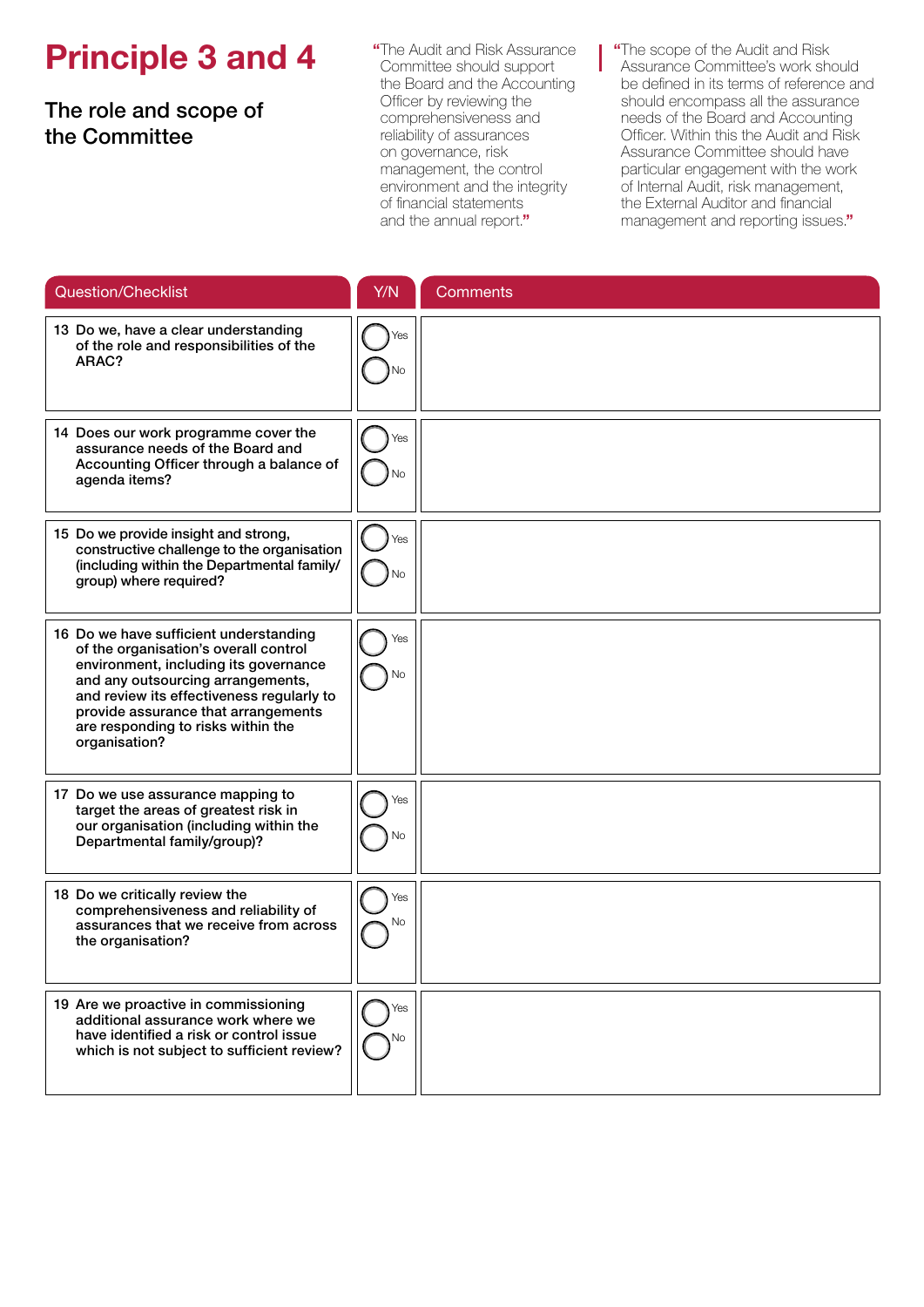## Principle 3 and 4 *continued*

The role and scope of the Committee

| <b>Question/Checklist</b>                                                                                                                                                                                                                            | Y/N              | <b>Comments</b> |
|------------------------------------------------------------------------------------------------------------------------------------------------------------------------------------------------------------------------------------------------------|------------------|-----------------|
| 20 Do we draw the Accounting Officer's<br>and the Board's attention to the results<br>of our work on risk?                                                                                                                                           | Yes<br><b>No</b> |                 |
| 21 Do we lead on the assessment of the<br>annual Governance Statement for<br>the Accounting Officer and Board,<br>including the provision of advice on its<br>preparation and scope?                                                                 | Yes<br>Nо        |                 |
| 22 Do we give sufficient and timely<br>attention to financial management<br>and reporting issues, including the<br>consideration of key accounting<br>policies, estimates and judgements<br>and the quality of the year-end<br>financial statements? | Yes              |                 |
| 23 Do we sufficiently consider and<br>challenge the work of internal audit and<br>external audit?                                                                                                                                                    | Yes<br>Nο        |                 |
| 24 Do we track all audit recommendations<br>(internal and external, including any<br>arising from the NAO's VFM work) and<br>hold the organisation to account for<br>their implementation?                                                           | Yes<br>No        |                 |
| 25 Do we regularly review anti-fraud<br>and corruption arrangements?                                                                                                                                                                                 | Yes<br>N٥        |                 |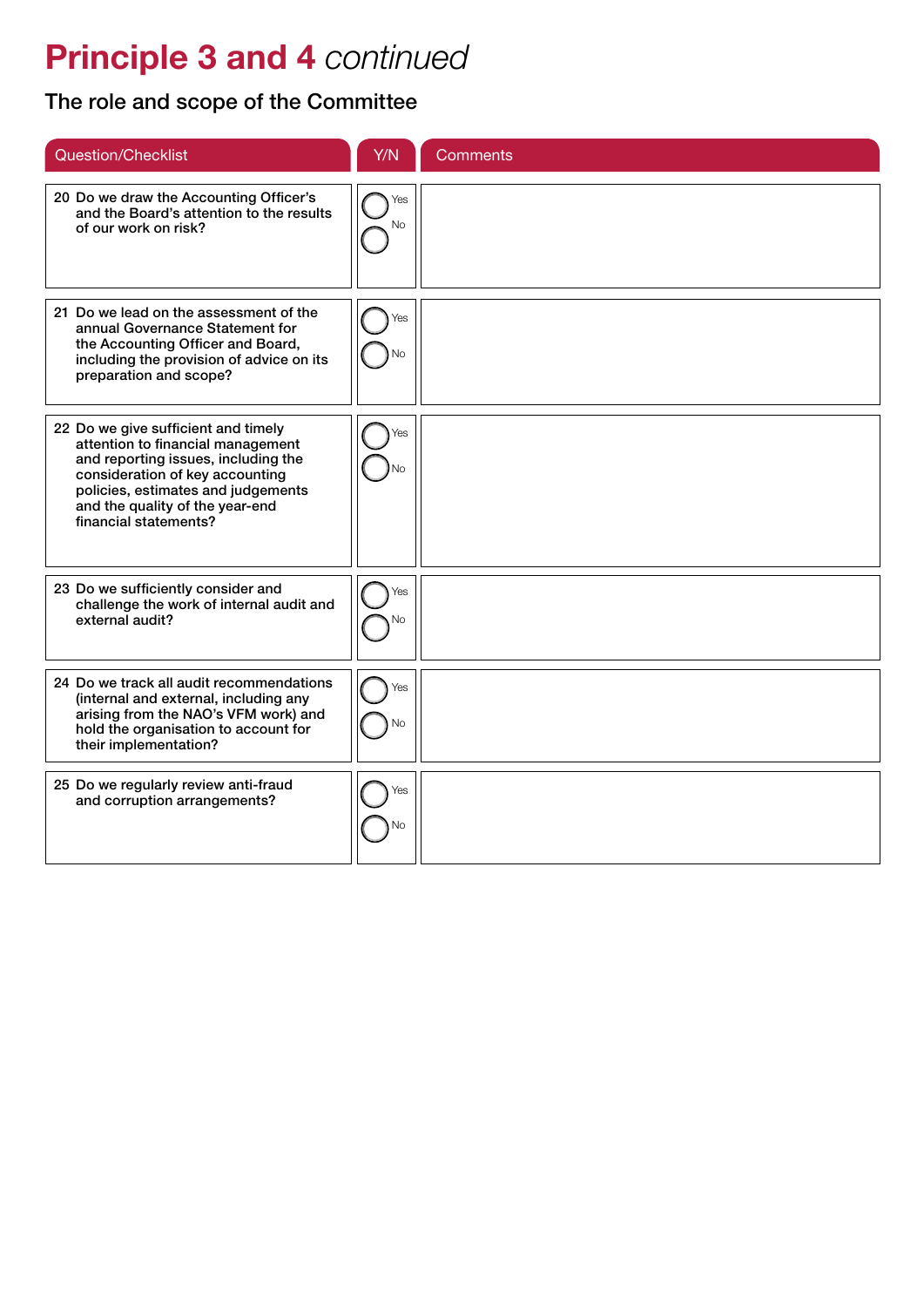## Principle 3 and 4 *continued*

### The role and scope of the Committee

| <b>Question/Checklist</b>                                                                                                                                        | Y/N | <b>Comments</b> |
|------------------------------------------------------------------------------------------------------------------------------------------------------------------|-----|-----------------|
| 26 Do we regularly review the<br>organisation's cyber risk management<br>and consider the appropriateness of the<br>organisation's risk mitigation strategies?   | Yes |                 |
| 27 Do we regularly review the<br>organisation's response to the Cabinet<br>Office's Counter-Fraud Standards<br>and consider the sufficiency of<br>this response? | ΈS. |                 |
| 28 Do we ensure that a senior board<br>member has overall responsibility for<br>whistleblowing arrangements within the<br>organisation?                          | ⁄es |                 |
| 29 Do we regularly review our Terms of<br>Reference to ensure they are consistent<br>with the model Terms of Reference<br>provided in HMT's ARAC Handbook?       | Yes |                 |

#### **Conclusion**

| Are we<br>performing<br>effectively in<br>this area?                          |  |
|-------------------------------------------------------------------------------|--|
| Are there any<br>actions we<br>want to take<br>to build our<br>effectiveness? |  |